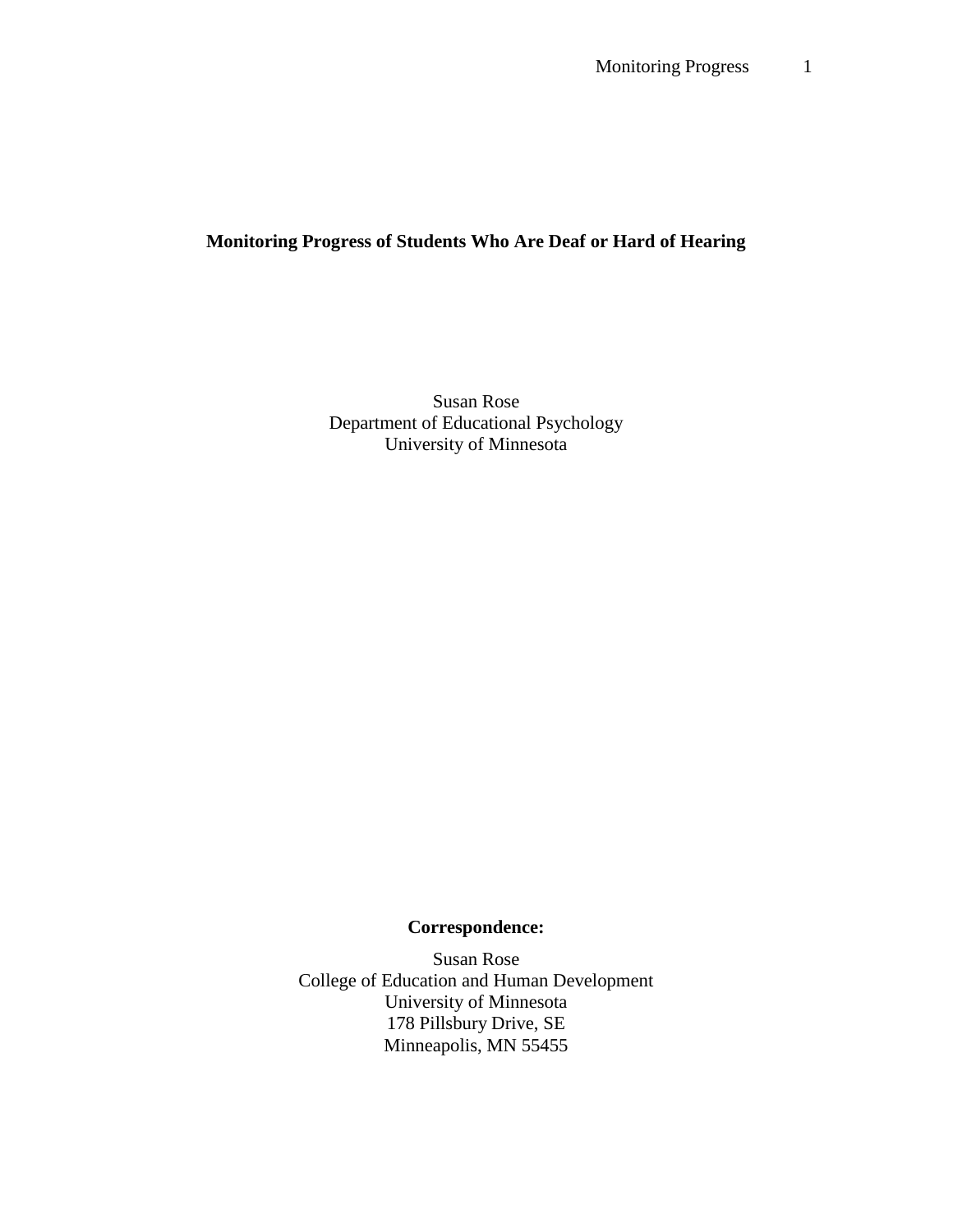### **Abstract**

#### **Monitoring Progress of Students Who Are Deaf or Hard of Hearing**

 Federal and state legislation has placed a renewed emphasis on accountability and academic outcomes among students who are deaf or hard of hearing. While much attention is given to norm-referenced standardized testing accommodations, there is a need for functional formative assessments for the purpose of monitoring students' academic progress. This paper addresses some of the evaluative perspective of students' academic performance within the field of deaf education and the critical need for progress monitoring. A brief review is included of studies conducted using Curriculum-Based Measurement (CBM) with students who are deaf and hard of hearing.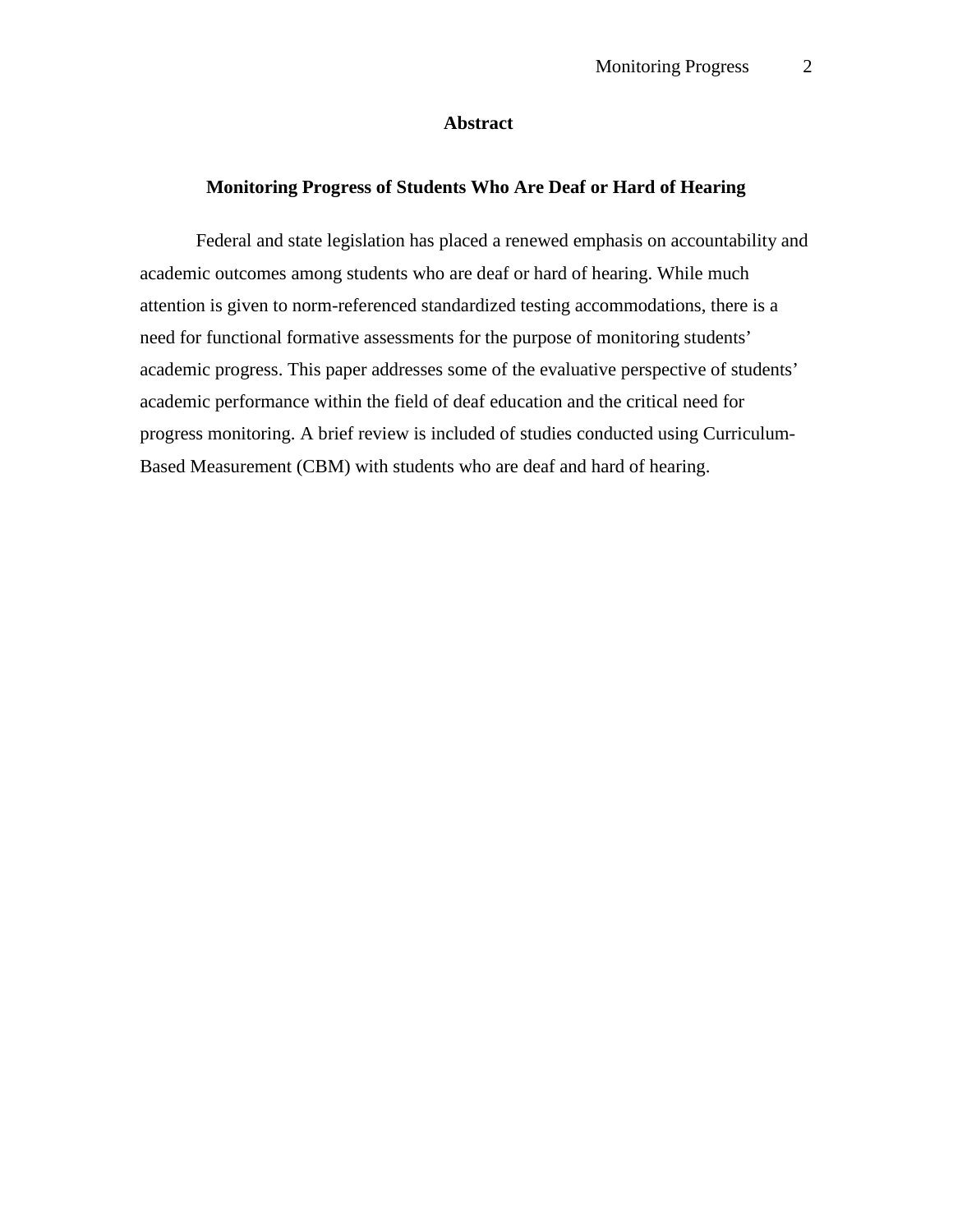#### **Monitoring Progress of Students Who Are Deaf or Hard of Hearing**

Susan Rose University of Minnesota

 Several landmark educational reforms have occurred over the past 25 years with significant impact on how, where, what, and who provides educational programming for children and youth who are deaf or hard of hearing. With the onset of the P.L.94-142: Education for All Handicapped Children's Act of 1975, and the Individuals with Disabilities Education Act (IDEA) of 1997, education of children with hearing loss has been externally revolutionized by agencies and agents seeking more options and opportunities for children with special needs. The reauthorization of IDEA in 2004 and the No Child Left Behind Act of 2001 have placed renewed emphasis on academic standards, assessment, and accountability. This quarter century of change has significantly altered the manner, place, materials, and credentials of those who are responsible for the education of infants, children, and youth who are deaf.

Historically, monitoring the academic performance of children with hearing loss was conducted internally to determine conditions within the field of deaf education. Examples include two federally commissioned panels charged, in part, with evaluating the practices and outcomes of programs providing specialized education services to individuals who are deaf or hard of hearing. The Babbidge Committee Report (1965) provided an early account of practices, resources, and academic levels in schools and programs for deaf individuals. This report served as the basis for the development and improvement of professional training programs, curricula, and materials focused on deaf education. The Commission on Education of the Deaf (COED) is a more recent example in the ongoing quest to improve the educational outcomes for persons with hearing loss. In its 1988 report, Toward Equality: Education of the Deaf, the COED identified the need to ensure appropriate and individualized instruction that addressed educational, social, and communication requirements for infants, children and youth with hearing loss. The report cited the fact that in the past 25 years, only minimal improvements have been noted in the academic progress of deaf children, particularly in the areas of reading and writing (Bowe, 1991). The COED's recommendations included the need for increased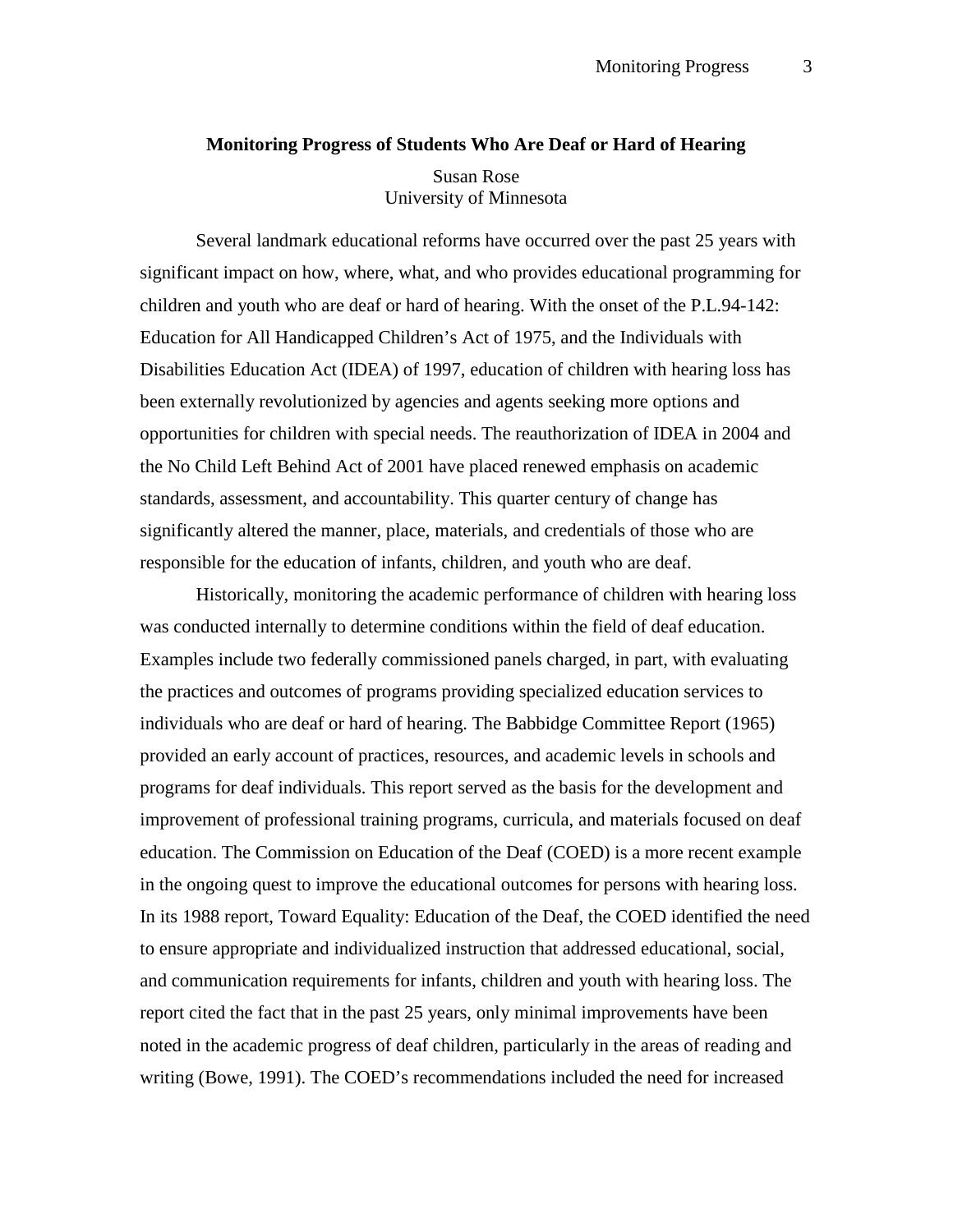research in assessment and instructional practices and inferred that significant academic progress is more likely to occur in settings where the curriculum and instruction are communicatively accessible, uniquely designed, and delivered by individuals who have highly specialized skills to address the needs of children with hearing loss (Moores, 2001).

The COED's reports have impacted the training of qualified teachers, speech and language pathologists, counselors, school psychologists, and educational interpreters. The recommendations have brought greater thoughtfulness to the enforcement of the "least restrictive environment" practices for children with hearing loss. Rather than excluding children who are deaf or hard of hearing from access to specialized schools and programs, the COED report may have prevented wholesale closing of publicly funded schools designed exclusively for deaf and hard of hearing children. Today, approximately 30% of children who are deaf or hard of hearing are educated in special schools. Among the 70% of students attending general education programs, approximately 30% receive instruction primarily in self-contained classrooms while the remaining 40% are placed in classrooms designed for hearing students (Gallaudet Research Institute, 2005; Moores, 2006).

IDEA (1997) legislated the inclusion of children with disabilities into the general education curriculum and evaluation, testing, and assessment processes. With the reauthorization of IDEA by President Bush and the initiation of NCLB, there is renewed emphasis for: (a) inclusion of deaf and hard of hearing students and programs in accountability practices; (b) a focus on "closing the achievement gap" between deaf, hard of hearing, and hearing students; and (c) a mandate for research-based educational practices and progress monitoring. The need to demonstrate the effect of highly specialized instructional programming has placed a sense of urgency on the field of deaf education. Scientific evidence demonstrating the academic progress of children with hearing loss is a mandate, not an option.

Gallaudet University's Research Institute (GRI) provides the most extensive and comprehensive model for the summative monitoring of progress across populations of deaf and hard of hearing students. GRI maintains a national demographic and academic achievement database of students that dates back to the 1960s. A national survey of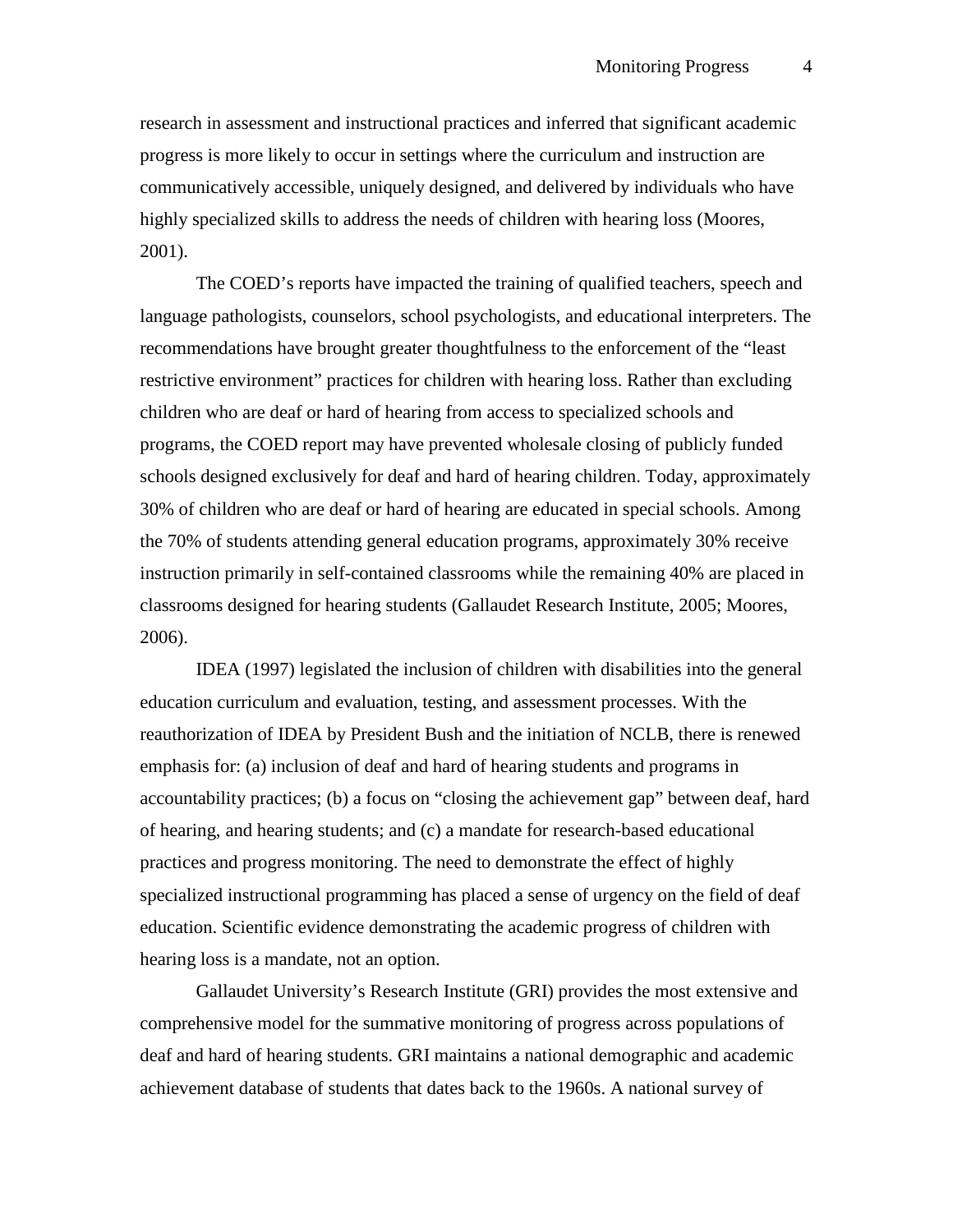achievement standards was conducted approximately every 7 years using the Stanford Achievement Test (SAT) (see Gallaudet Research Institute, 2005). The data obtained from testing at the community and state school levels and annual demographic reports provide a national normative standard for deaf and hard of hearing students suggesting a continuum of levels of academic achievement. This highly valued database is frequently used by teachers, parents, and programs as the annual yearly progress (AYP) "measuring stick" for comparison of an individual child's academic achievement with deaf and hard of hearing peers.

Summative evaluations, demographic studies, and national research efforts have been and continue to be beneficial in defining the "academic conditions" of education for deaf and hard of hearing children (Allen, 1986; Holt, 1994; Strassman, 1997; Mitchell, (2004). Efforts to change conditions have primarily targeted areas such as audiology, (e.g., auditory training, digital hearing aids), medicine (e.g., cochlear implants), technology (e.g., real-time captioning, Web-based video), and communication (e.g., Bi-Bi, Cued Speech) interventions with little evidence of closing the gap or significantly impacting the academic growth among children and youth who are deaf. Educational conditions have received minimal attention. Luckner, Sebald, Cooney, Young, and Muir (2005) conducted a meta-analysis of literacy research with children who are deaf or hard of hearing. The authors noted the scarcity of technically adequate and verifiable research to the extent that conducting a meta-analysis was challenging. More importantly, the authors noted that "commonly used approaches in the field of deaf education have been established by tradition and anecdotal reports" (p. 2).

The academic achievement gap between students who hear and those who are deaf or hard of hearing is a frequently reported fact (Meadow-Orleans, 2001; Moores, 2003; Marschark, 2006). The median reading comprehension score as measured by the SAT-9 for 17- and 18-year-old deaf and hard of hearing students is approximately equivalent to that of fourth-grade hearing students (Gallaudet Research Institute, 2005). This level is only slightly higher than reading achievement scores reported a quarter of a century ago. Professionals in the field of deaf education have linked this "failure" or lack of academic growth to the paucity of research and ineffectiveness of instructional strategies used with children who are deaf or hard of hearing (Paul, 1996; Strassman,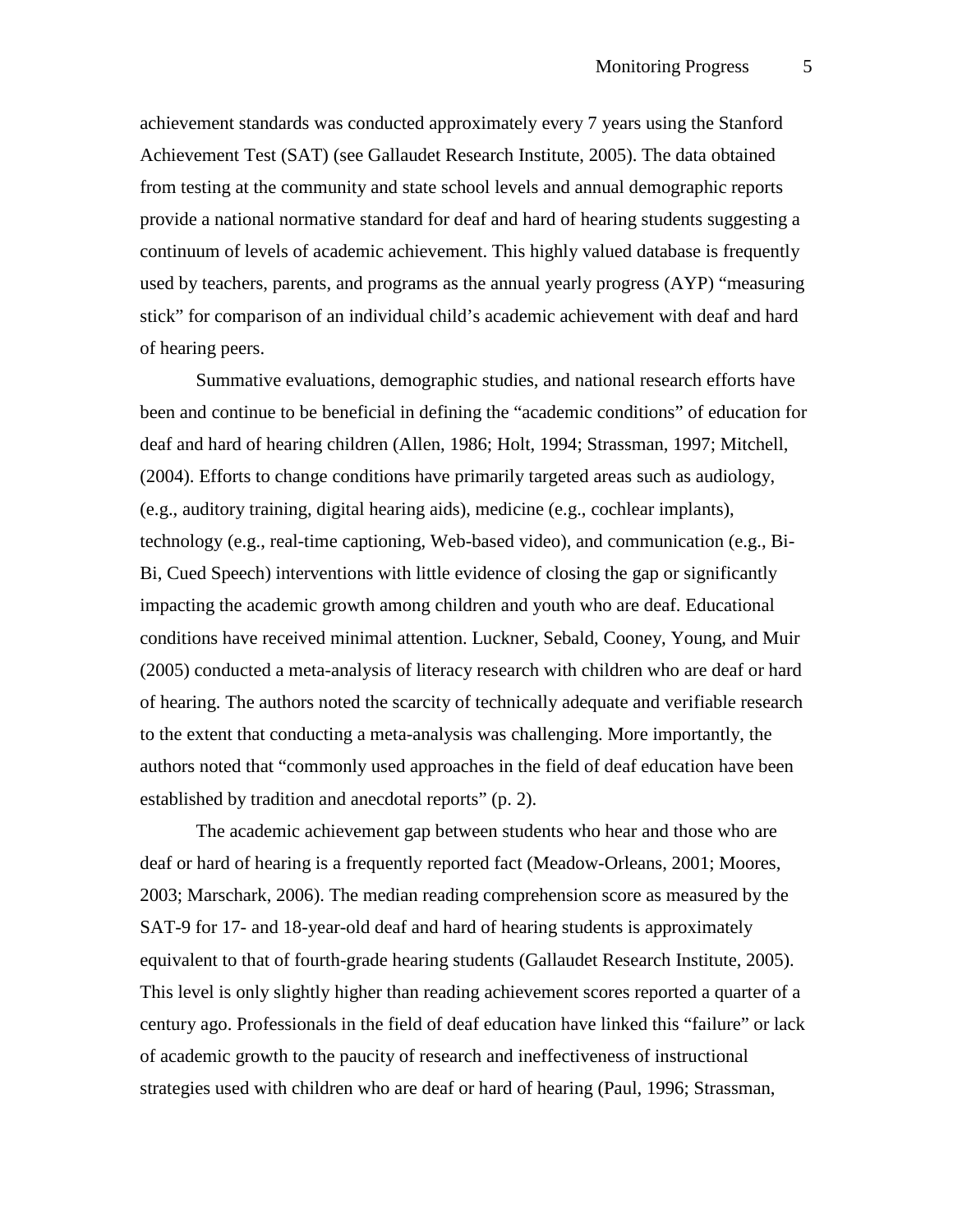1997; Marschark, Lang, & Albertini, 2002; Marschark, 2006). Knowing "what works" for the advancement of academic progress too often is left to the philosophical commitments of programs, administrators, parents, and teachers seeking the "one-sizefits-all" solution. Research focused on instructional strategies, curricula, teachers, and program characteristics is nearly nonexistent (Meadow-Orleans, 2001).

The ability to determine effective instructional strategies for individual children is not yet available. What is needed is a means by which a parent, teacher, or student can monitor academic progress and establish valid, reliable, and achievable goals for learning. Once we are able to measure academic growth reliably, we can begin to identify which educational interventions are working for each child within selected settings, curricula, and materials.

#### **Academic Monitoring Practices**

While mandated large-scale, "high-stakes" testing has received considerable attention, the majority of program and accountability measures used to determine the progress of deaf and hard of hearing students provide limited functional or technically valid information. Standard monitoring practices include the use of commercially or agency-developed achievement tests administered in the fall and spring of the academic year. The differences between the two scores are used as AYP measures. Unfortunately, a number of problems are inherent in this process. The first and most evident problem is that end-of-year scores fail to inform the teacher, child, and parents of the child's progress as the teaching and learning processes are occurring.

A second challenge is the use of achievement tests designed primarily for hearing students. The success of an individual student, a group of students, or a program is often described through performance scores on standardized tests that assign specific age- and grade-level criteria to an academic area (e.g., math, reading). These measures use normative data from primarily hearing populations and assume that a specific set of skills or facts should be acquired within a fixed time period relative to the grade level and the student's age (Stiggins, 2005). Using these standards, it is difficult to determine the academic growth of a student who participates in curricula or academic strands that are out of grade level and therefore beyond the boundaries of the predetermined grade and age levels being tested. It is not uncommon for teachers in this situation to regard the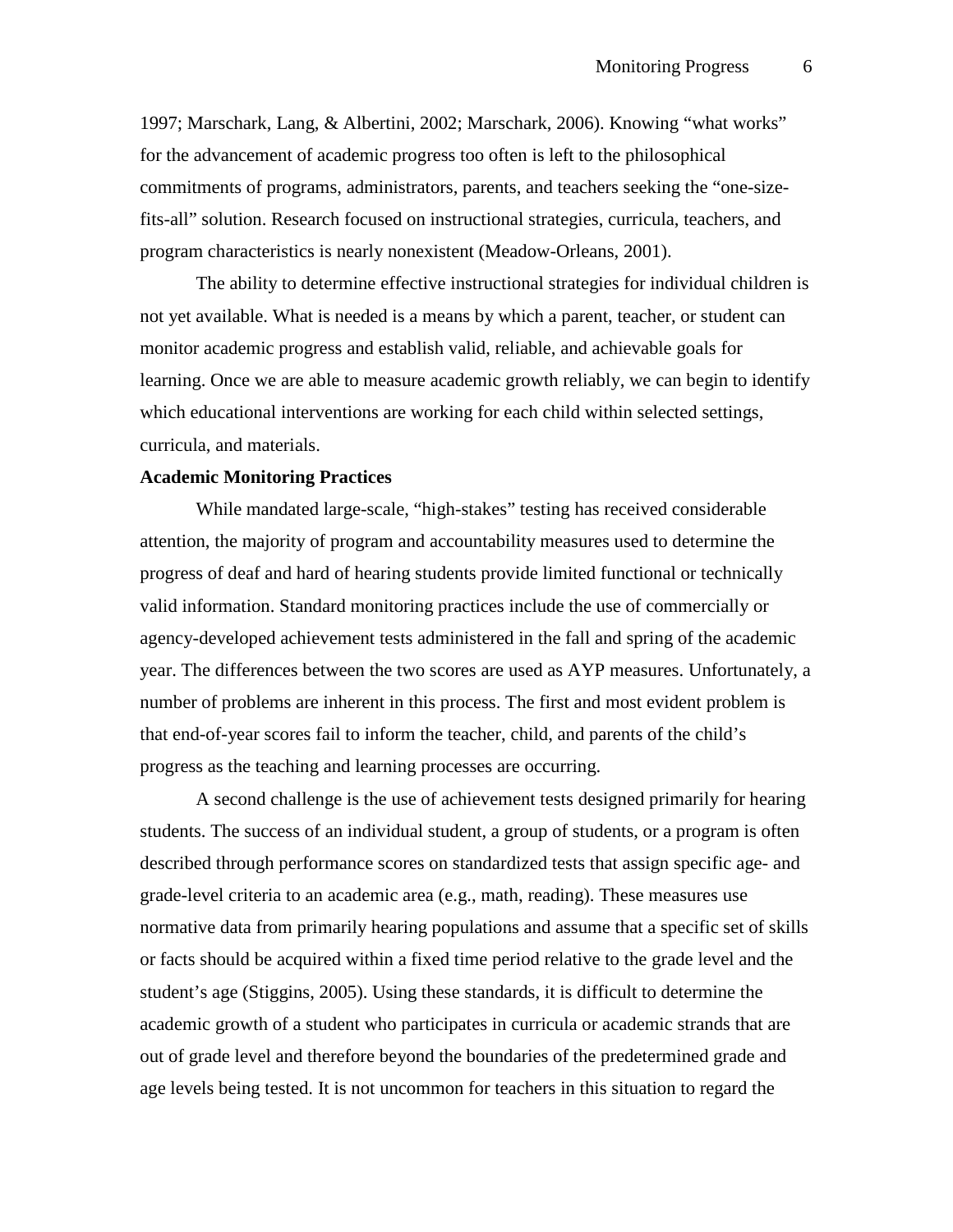results of standardized achievement testing as meaningless since the test content frequently fails to align with instructional or curriculum content and cannot be interpreted as intended.

A third concern is the use of accommodations during the testing process. The National Center on Educational Outcomes (NCEO) has conducted an extensive review of student participation in state and local assessments for students with disabilities (Clapper, Morse, Lazarus, Thompson, & Thurlow, 2005). Generally accepted test accommodations for students with hearing loss include sign language, cued speech and oral interpreters, visual cues, repeated directions, amplification equipment, noise buffers, extended time, and individual administration. While state and local policies specify that accommodations must maintain the validity of the test and the resulting scores, Sireci, Scarpati, and Li (2005) reported inconsistent evidence regarding the use of additional time and little information regarding the use of sign language interpreters in maintaining the technical qualities of the test.

A fourth challenge in monitoring the academic progress of children who are deaf or hard of hearing is the dearth of technically valid and reliable measures that are embedded in the instructional process. Teachers, parents, and students rely primarily on assessments drawn directly from the curriculum including teacher-made and text-based tests, observations, running records, checklists, and rubrics to determine students' academic progress (Moores, 2001; Marschark, Lang, & Albertini, 2002; Luckner & Bowen, 2005). While these assessments are useful at the time of instruction, the outcomes of such measures frequently fade as the teacher and the student move to the next skill, the next chapter, or the next day (Fuchs, Fuchs, & Deno, 1982).

Teachers face the formidable task of not knowing until the year's end "what works," that is, if the academic placement was appropriate, if the curriculum matched the needs of the child, if the instructional strategies used were effective, or if the information was accessible to the child. While teachers and parents have "hunches," effective teaching and learning practices mandate the use of informative, functional, and technically adequate measures of student growth (Berliner, 1984). If we are to increase academic performance among children who are deaf or hard of hearing, we must renew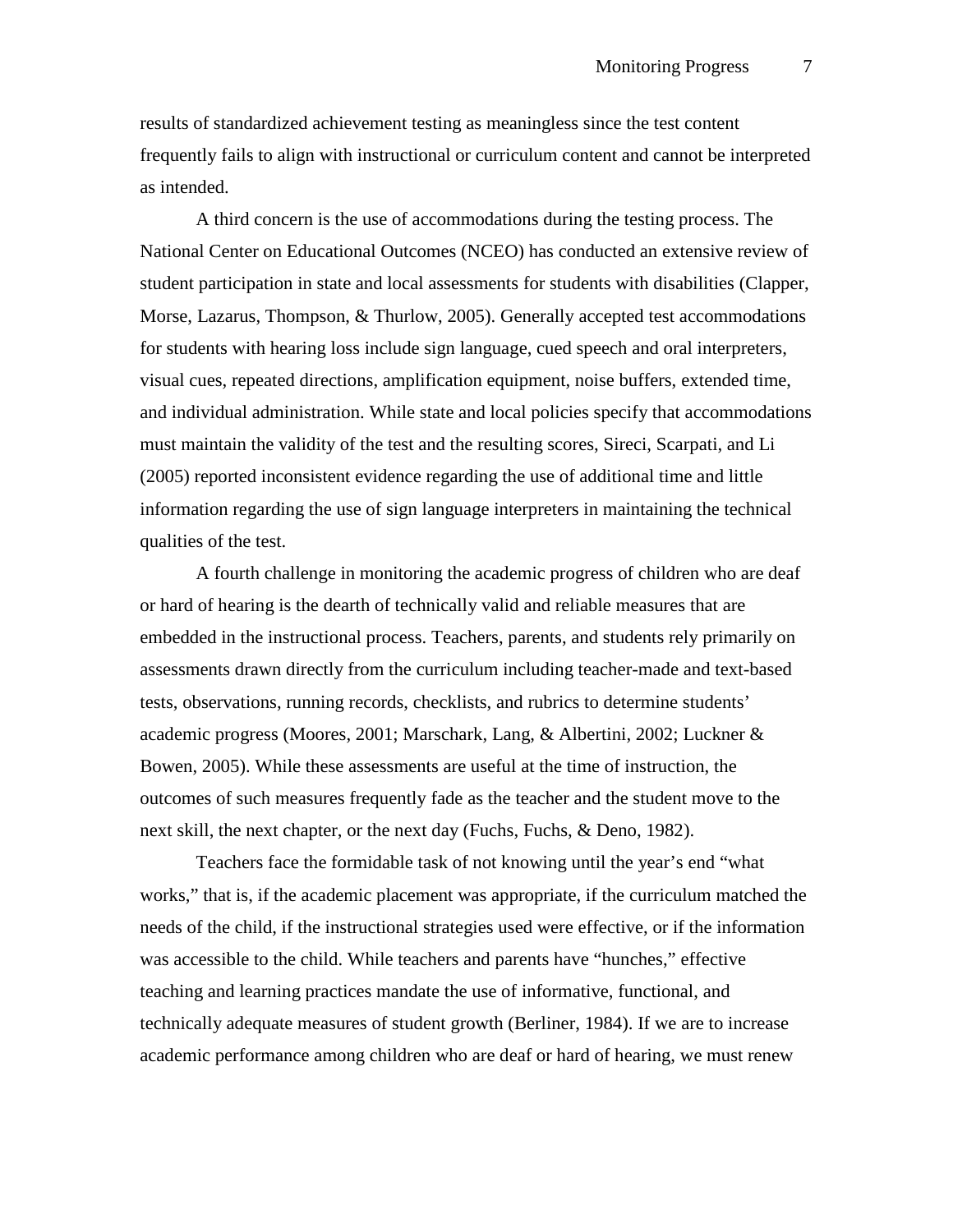our attention to effective instructional practices where measurement of student growth informs instruction and the decision-making process.

It may be valuable to consider a typical scenario, as is the case of Grace. Identified at 2 months of age as having a significant hearing loss following a virus and high fever, Grace was immediately enrolled in a parent-infant program, received homeand school-based interventions, and flourished. Her kindergarten readiness evaluation indicated she excelled in comparison to her hearing peers. Her academic performance was in the upper half of her class through most of the first grade. In second grade, she was "just about average," as reported by her general education teacher. By the end of third grade, her parents were extremely disappointed by her poor performance on the statewide reading tests. The teacher reported, "I really didn't notice that Grace was having problems reading. It may be that her speech is not as clear as the hearing children. It may just take time for her to 'catch up.'" Fourth grade continued to be a nongrowth period for Grace while teachers and parents waited for her to catch up.

Timely, valid, and reliable measures of Grace's academic performance may have prevented the delay in recognizing the need for change. The teacher and parents needed a gauge or an indicator that Grace was not growing academically and at the same rate as her hearing classmates. What is missing is technically robust data that can be used to identify the need for *early intervention,* to assist students such as Grace in the process of learning to read. What is essential is a formative and systematic process for monitoring students' progress.

#### **Progress Monitoring**

 Progress monitoring is defined as a scientifically based process that can be used to "assess students' academic performance and evaluate the effectiveness of instruction" (National Center on Student Progress Monitoring, para. 1). Progress monitoring may be used to measure an individual student's academic growth, a class of students, or a program's general rate of growth within specific academic areas. Information obtained through progress monitoring data can be interpreted to determine the effectiveness of instructional strategies, accomplishments of instructional goals, appropriateness of placement, and curricula (National Education Association, 2005).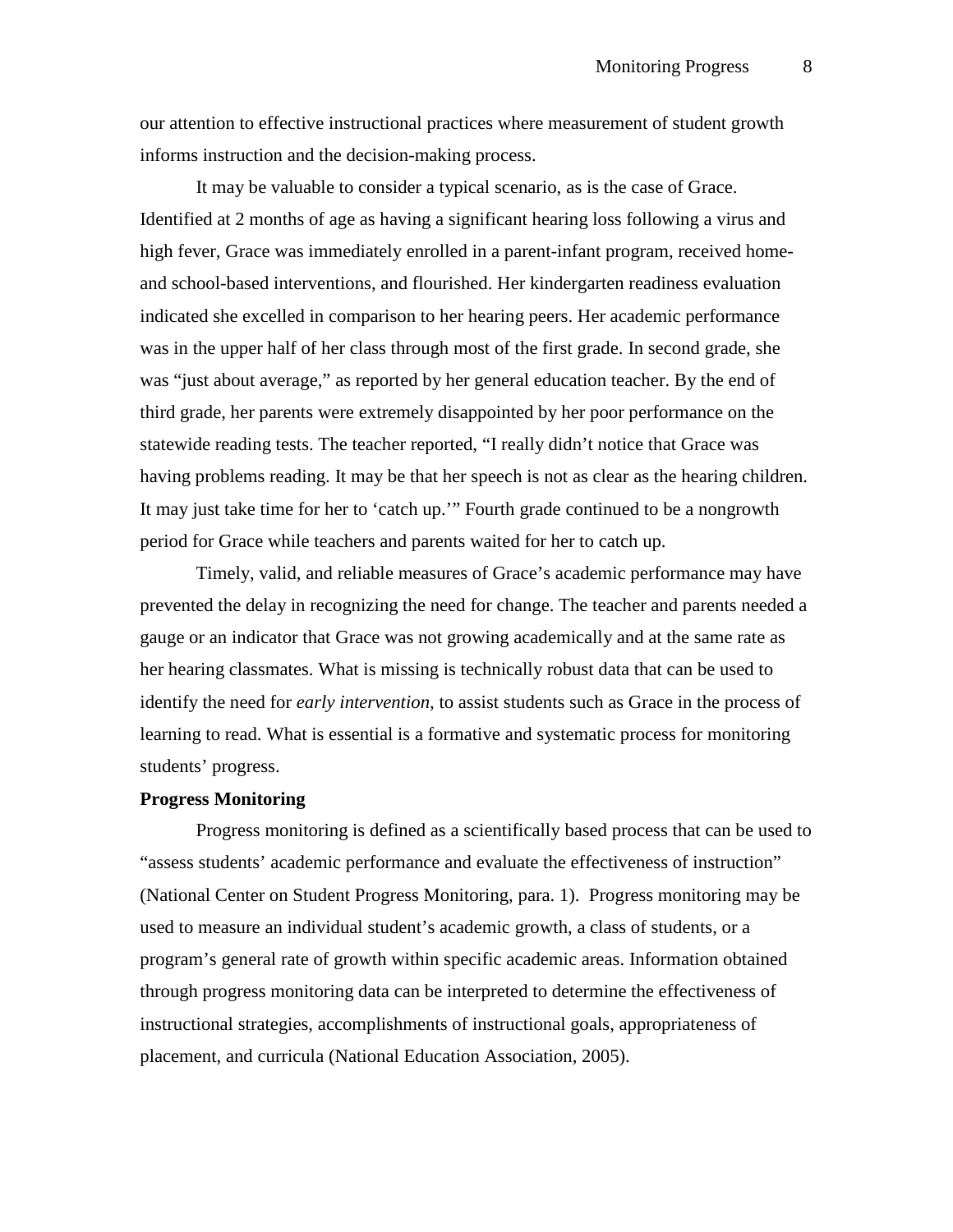While the development of valid and reliable progress monitoring measures has been ongoing since the late 1970s (Deno, 1985), research has typically not included children with hearing loss. Bradley-Johnson and Evans (1991) identified the need for more robust academic monitoring tools as critical to improving the educational outcomes for children who are deaf or hard of hearing. They proposed the use of curriculum-based assessments such as Curriculum-Based Measurement (CBM) as a potential alternative to standardized achievement tests. Objective and reliable measures of student growth depend on standardization of administration, scoring, and interpretation of results. Given the extensive heterogeneity among students with hearing loss and variability in programs, placements, and instructional models, the development of progress monitoring measures has received little attention within the field. However, the renewed call for accountability and need to determine the effectiveness of interventions, including educational, environmental, medical, and audiological strategies, mandates the development of ways and means to determine "what works."

Progress monitoring tools that have been used with students who are deaf or hard of hearing and reported to be helpful in determining student growth include tools such as portfolios (Reed, 1997), rubrics ( Schirmer, Bailey, & Fitzgerald, 1999), mastery monitoring measures (White, 2002), criterion reference checklists ( Luetke-Stahlman, 1987), and selected curriculum-based assessments (Gickling & Thompson, 1985; Burns, MacQuarrie, & Campbell, 1999. These assessment procedures have been used in research or intervention programs and occasionally as an application to progress monitoring practices. For example, French (1988) reported using a frequent and systematic process of story retelling as an assessment of students' reading progress as well as an instructional intervention to increase story comprehension abilities. Nover, Andrews, and Everhart (2001) provided training in the use of curriculum-based assessment tools as measures of short-term progress including reading checklists, story signing, story retelling, and dialogue journals as part of the U.S. Department of Education's Star Schools Project in bilingual methodology and language assessment.

Curriculum-based assessment progress monitoring strategies are useful to teachers of children with hearing loss. However, many of these types of progress monitoring programs use a "parts-to-whole" approach; that is, proficiency or mastery of subskills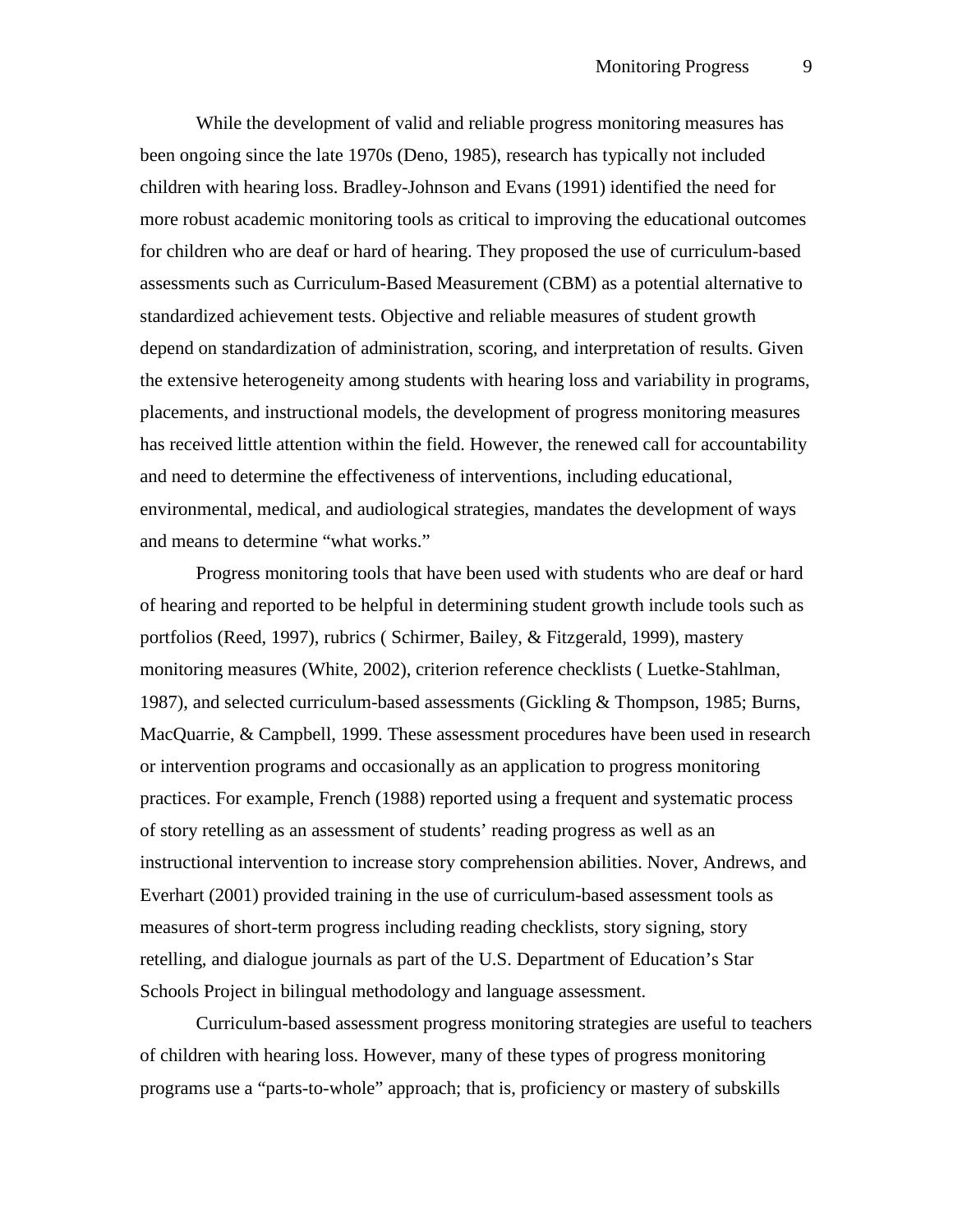(e.g., decoding) are measured independently from the targeted goal (e.g., reading fluency). The teacher is subsequently required to function as the engineer, integrating exceptionally complex processes and learned components into a functional system of fluency in basic academic areas such as reading, writing, or math. Many of the curriculum-based assessments provide student outcomes that are "fractionated" into a variety of subskills (Deno, 1992) that are not only cumbersome to manage and integrate but also difficult to monitor as the child progresses through the curriculum. Useful progress monitoring assessments need to maintain an unambiguous path toward the goals of instruction. Progress monitoring tools must clearly communicate the student's academic growth within a formative context. In particular, if progress monitoring systems are to be used in educational settings, they need to be teacher and student friendly, functional, economical, informative, valid, and reliable. Assessment of student progress is critical to the advancement of the field of deaf education. Identifying processes or methods that frequently and reliably provide formative information related to what is being taught throughout the academic year and can easily communicate growth, is a mandate for the improvement of educational outcomes of children who are deaf or hard of hearing.

#### **Curriculum-Based Measurement (CBM)**

CBM is the only progress monitoring process, thus far, that is scientifically based and technically robust. It is a standardized process that measures and monitors a student's progress within the school's curriculum, specifically in the basic skill areas of reading, writing, spelling, and mathematics. Initially, CBM was developed for use with children identified for special education services, particularly students who were identified as learning disabled or "high-risk" students. The design and development of CBM maintained the goal of providing teachers and parents with an efficient and economical tool to: (a) continuously and frequently assess student performance using a standard measure, (b) provide information regarding the rate of academic progress, and (c) provide teachers with data regarding the effectiveness of instruction (Deno, 1985). Additional research on the development and applications of CBM can be found through the Research Institute on Progress Monitoring and National Center on Student Progress Monitoring.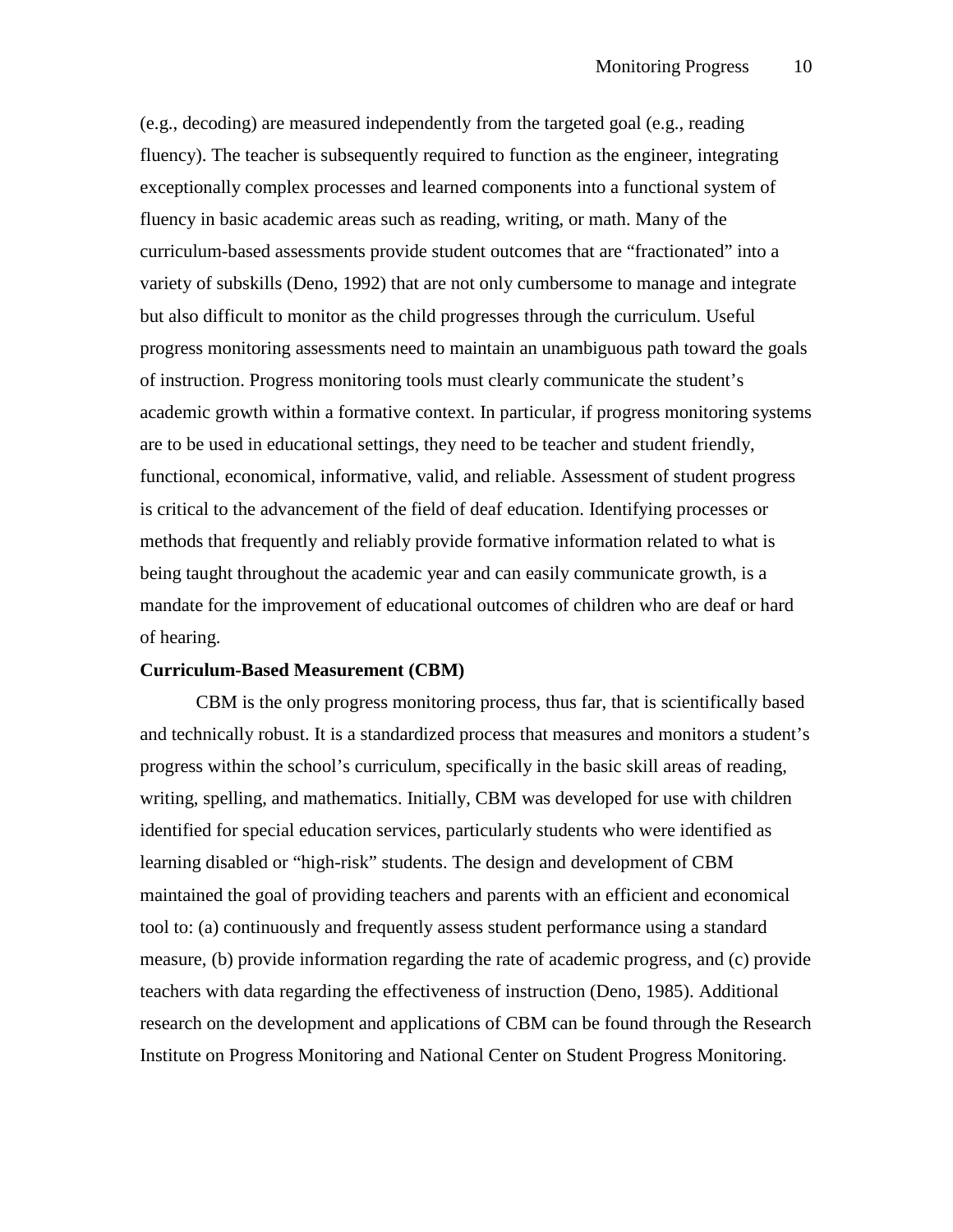The advantages of CBM are significant and varied. The process is curriculumbased; that is, the materials used to assess performance can be drawn from the reading passages or spelling program used in the classroom, school, or district. Commercially prepared passages are also available that allow comparisons in students' rate of growth across programs and curricula. Monitoring student progress using the CBM process is efficient. The assessment probes can easily be administered as part of the instructional routines in the classroom. The majority of the measurement tools require an average of 3 minutes to administer and record. Another advantage is that the results of CBM measures are individually referenced; that is, a student's performance is compared to his or her own performance over time. The teacher, parents, and student can easily review graphically displayed performance data (Deno, 1992). The data gained from frequent, direct, and continuous monitoring of student progress can provide teachers a means of determining if and when instructional changes are needed and subsequently whether implemented changes are effective. CBM also has been used to effectively determine a student's progress within the local curriculum, to establish class or program norms, to determine individualized education plan (IEP) goals (Stecker, 2005), and to predict success on "high-stakes" statewide tests (Deno, 2003). Today, research and applications of CBM extend from preschool through postsecondary education (Espin & Foegen, 1996; Miller, Hooper, & Rose, 2005).

While a plethora of research has demonstrated the benefits of CBM as a highly desirable process, it is also important to recognize that CBM as a progress monitoring tool requires attention and time for acquisition. Teachers often express concern regarding the range of skills sampled through CBM measures (e.g., oral reading fluency, Maze silent reading fluency) and the relationship of the scores to general academic growth (reading comprehension). Providing teachers with information and training in progress monitoring applications can be beneficial in understanding CBM as an indicator of academic "wellness" as well as assisting them in making progress monitoring part of the instructional process (Deno, 2003).

CBM does not provide diagnostic information; that is, it does not inform the teacher regarding what needs to be changed (Deno, 1985, 2003). Rather, it is an indicator of students' general progress as they move toward identified instructional goals.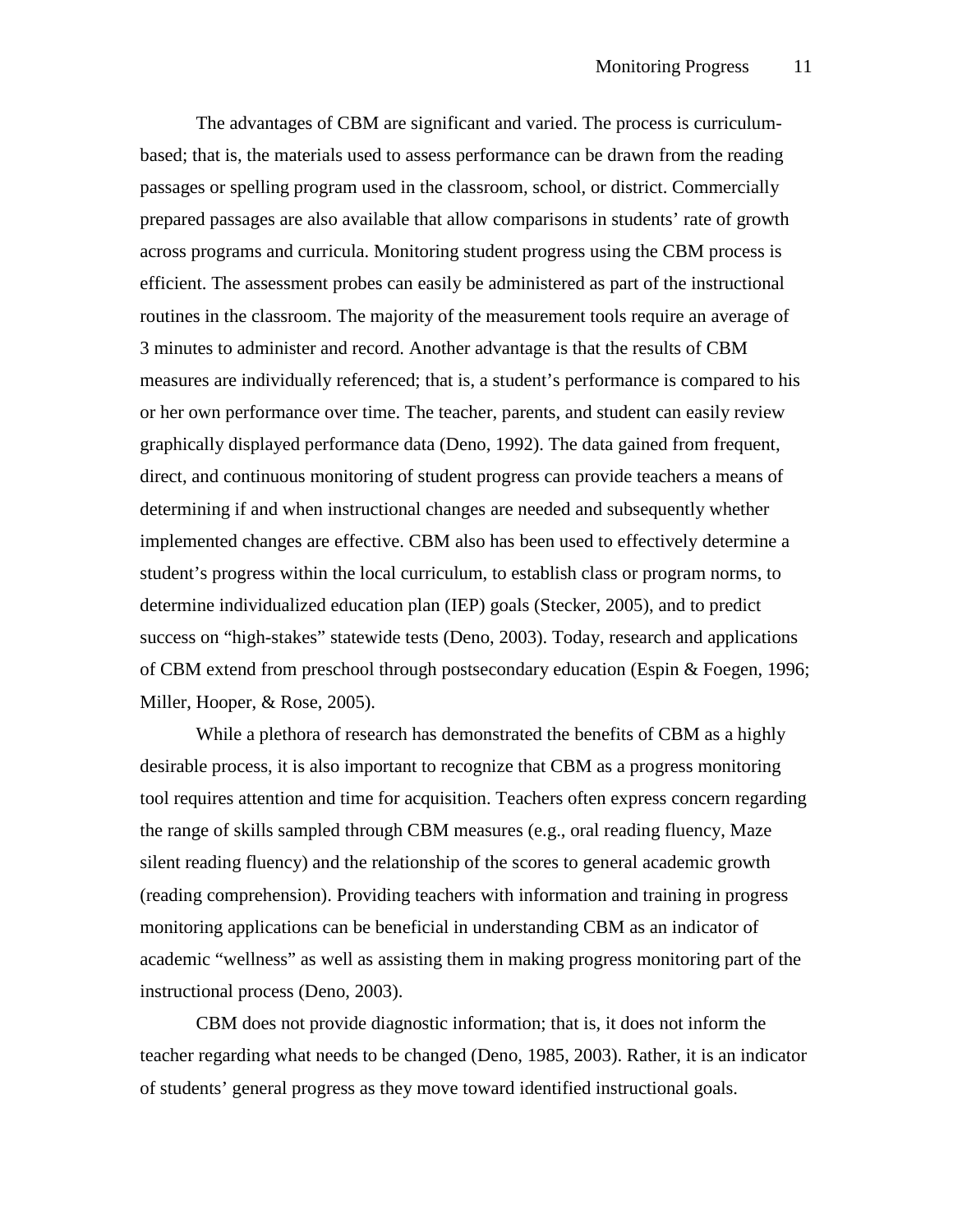In-service training, instructional exchange pods, and teacher mentor/advisory groups can provide teachers with opportunities to share student data and collaboratively develop innovative instructional approaches based on that data (Marston, Diment, Allen, & Allen, 1992).

### **Research With Students Who are Deaf or Hard of Hearing**

The technical adequacy of CBM reading and writing measures for students who are deaf or hard of hearing has been investigated by a small number of researchers. Allinder and Eccarius (1999) examined the reliability and validity of oral reading fluency procedures with 36 students who were deaf or hard of hearing, ranging from 6 to 13 years of age. All of the students included in the study received instruction through Signed English. Students were individually administered the Test of Early Reading—Deaf and Hard of Hearing (TERA-DHH), oral reading passages, and story retell passages selected from the Comprehensive Reading Assessment Battery (CRAB). Each student was given a passage and instructed to read the passage using Signed English, and then retell the story using Signed English. All of the students' responses were video recorded and reviewed by trained scorers. The scores represented the "number of words" read correctly and the number of idea units retold through signing. Results indicated that the correlations between the scores obtained on the TERA-DHH and the signed reading passages were too low to consider signed reading as a technically valid measure of reading achievement.

As an alternative to oral reading fluency, Shin and colleagues (2000) conducted a series of studies using a modified Cloze procedure. The Maze procedure measures reading fluency using a passage from the student's reading curriculum or commercially prepared passages. Every seventh word is deleted within the passage and replaced with three word choices (see figure 1). The students are given practice items and directions to read the passage within a specified time period (1, 2, or 3 minutes), circling the correct word. The scores include the number of correct responses, the number of incorrect responses, and correct minus incorrect responses.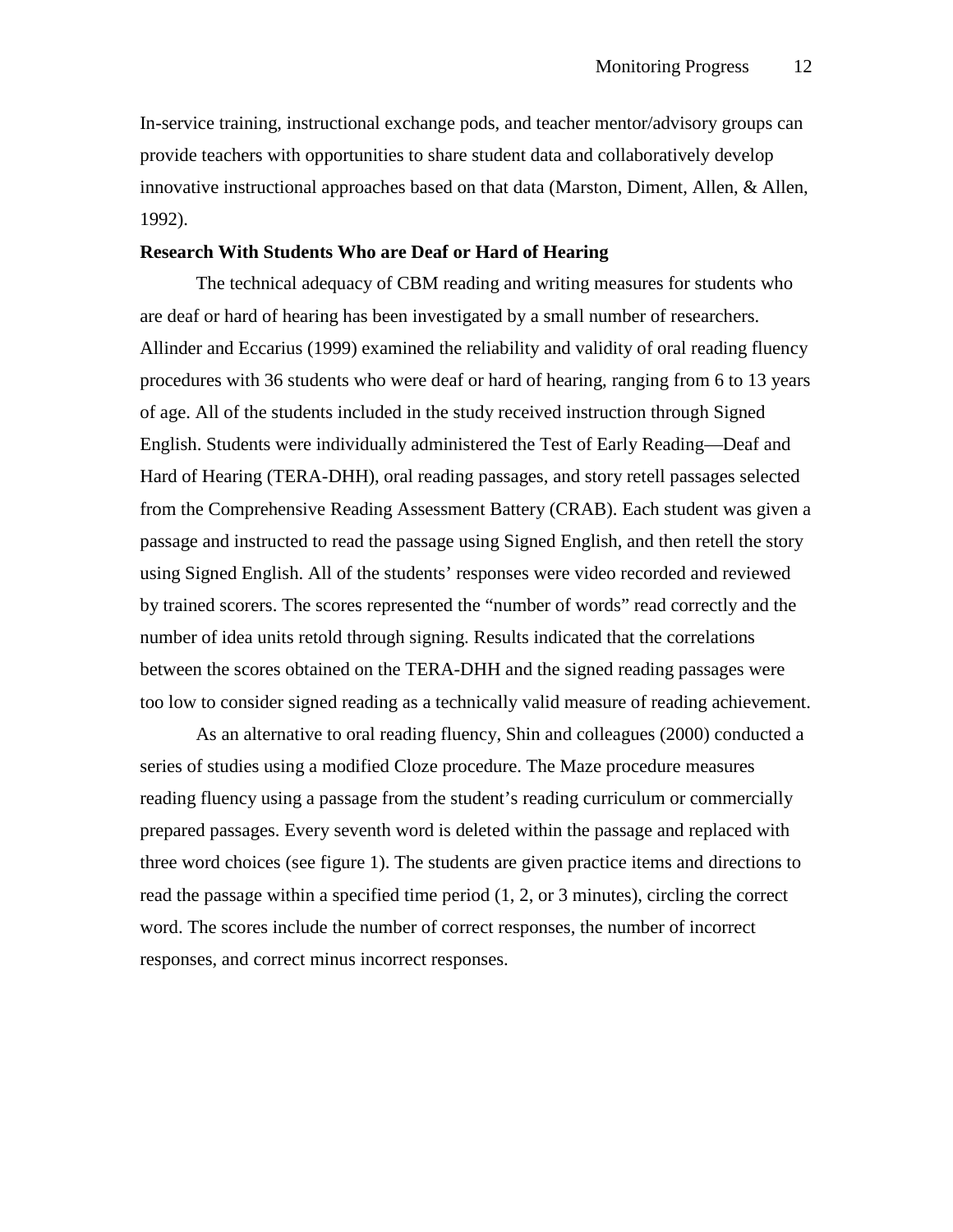The snow was falling and the air was crisp. He put on his **(tress/boots/houses)** and walked to school. He wondered **(what /lucky/flakes)** would happen if he decided to **(skip /fell/ raining)** school today and make it his **(many/ snow/ very)** own special holiday.

#### *Figure 1*. Maze Reading Sample

Devenow (2003) investigated the technical adequacy of the Maze procedure as a tool to measure silent reading fluency. Her study included 55 students who were deaf or hard of hearing, ranging from 9 to 18 years of age. Students were given 2- and 4-minute passages, and an unlimited time to read each passage and select the correct responses. She reported statistically significant correlations between the SAT-9 Reading Comprehension scaled scores and the 2- and 4-minute Maze passages. The untimed Maze procedures were not significant.

The characteristics of written expression progress monitoring measures have also received some attention in the field of deaf education. Isaacson (1987, 1996) provided a number of alternatives suggesting that CBM may be a promising approach. Chen (2002) studied the technical characteristics of CBM procedures and written expression with 51 deaf and hard of hearing children ranging from 7 to 12 years of age. The Test of Written Language (TOWL), teacher ratings, and experts' holistic ratings were used as criterion measures to determine the construct validity and alternative form reliability, time variables, and sensitivity to growth. Chen reported that words spelled correctly and total words written appear to be valid and reliable indicators of students' writing proficiency when using 3-minute writing samples in response to picture stimuli. Her studies also indicted that the CBM scoring procedure "Correct Word Sequence" (Espin, Shin, Deno, Shkare, Robinson, & Benner, 2002) may be a more sensitive tool when compared to number of words written or type-token-ratio measures to determine growth in written expression with students who are deaf or hard of hearing.

Several teachers, schools, and programs for deaf and hard of hearing students are using prereading, reading, math, and written expression CBM measures, and similar types of progress monitoring tools (e.g., Dynamic Indicators of Basic Early Literacy Skills (DIBELS)), adapting materials and procedures to meet their specific needs. A few teachers of deaf and hard of hearing children have adapted oral reading procedures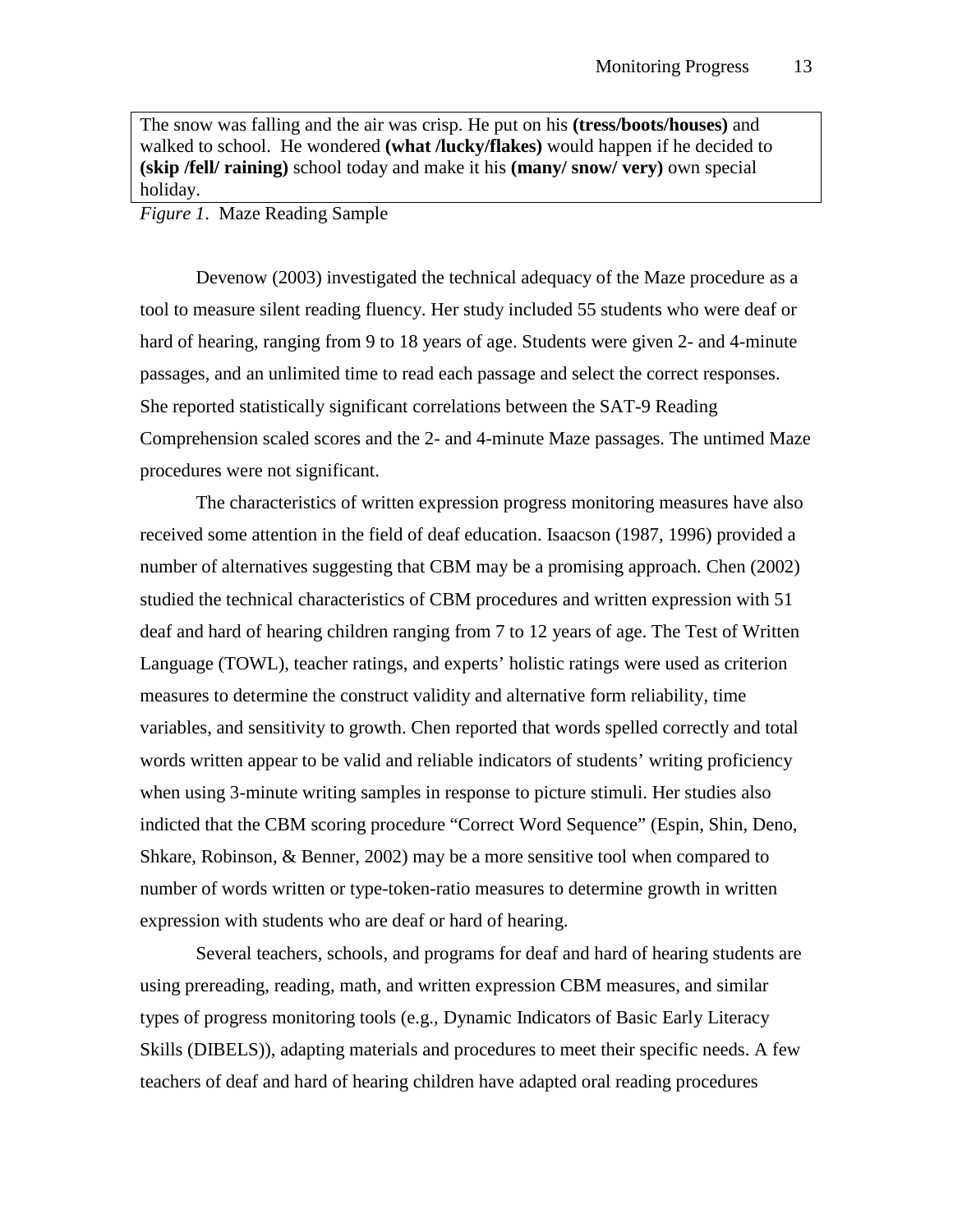reported by Deno and colleagues (1982) and others (Fuchs, Butterworth, & Fuchs, 1989; Jenkins & Jewell, 1993), using reading passages common to the classroom curricula and a combination of signs and spoken English (Meredith & Walgren, 1998; Foutch & Meredith, 2005). While the process may be not be scientifically based or technically sound, the teachers reported that the use of weekly progress monitoring measures was a critical part of their instruction and provided information regarding academic growth and AYP of their students, data-based documentation for program placement, determination of time and support services needed, as well as program accountability.

Revisiting the case of Grace, weekly 1-minute CBM Maze silent reading scores provided the teacher and parents with information regarding Grace's progress relative to identified goals. Using information generated from CBM data, the classroom teacher and the teacher of the deaf reviewed Grace's silent reading scores over an 8-week period in relationship to reading goals set for the class. Working in concert, the teachers recommended changes that focused on increasing direct instructional time in reading with a specific emphasis on developing language concepts and related vocabulary. The parents and teachers decided to continue monitoring Grace's progress over the next 8 weeks using Maze silent reading scores to determine if implemented instructional changes positively impacted rate of growth (see figure 2).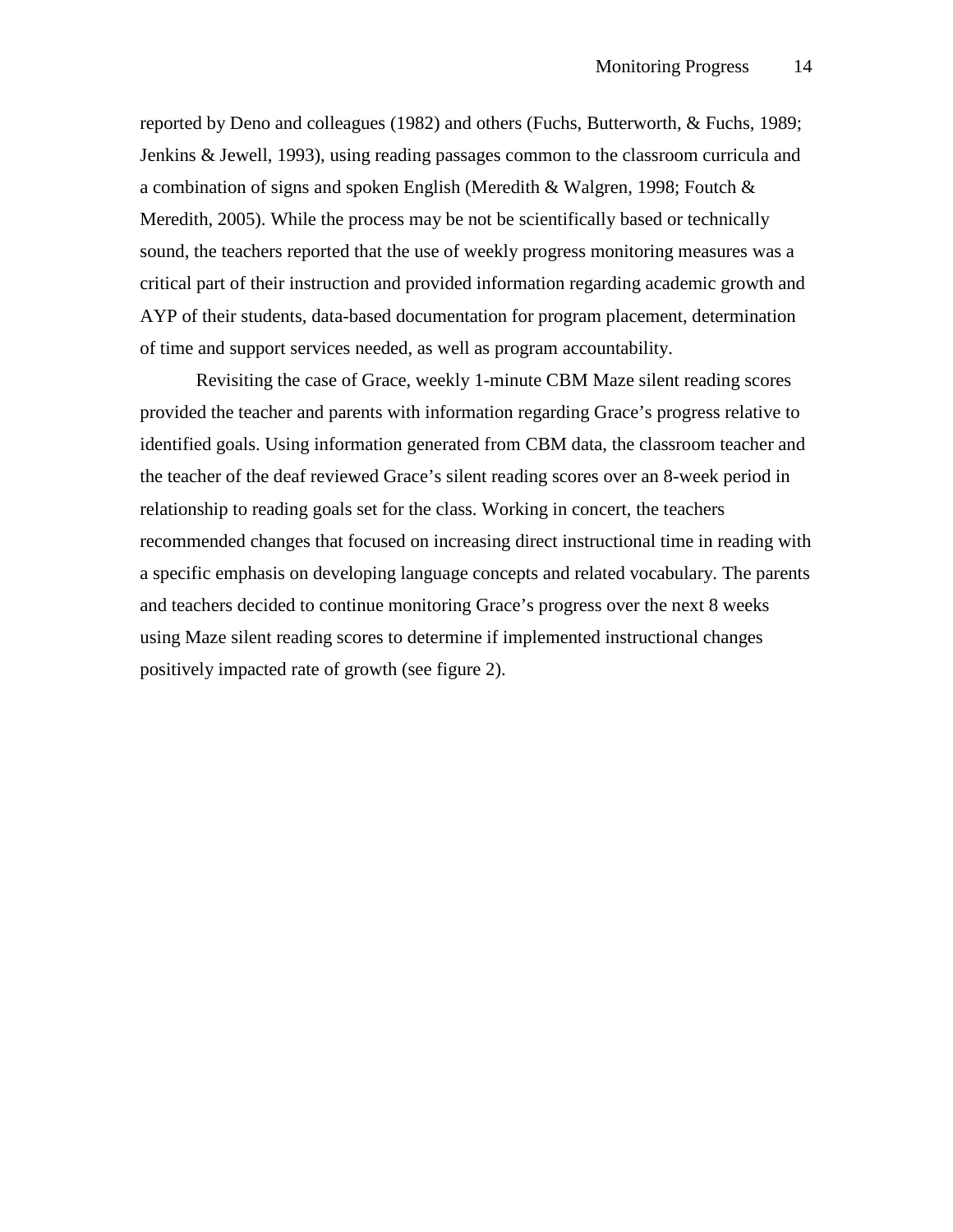

*Figure 2:* Grace's Maze scores (Correct—Incorrect responses) plotted over 16 weeks. Instructional change occurred during week 8. Instructional goal for the third-grade class is a score of 10.

## **Discussion**

While we still need to develop a better understanding of how deaf and hard of hearing children learn, we are cognizant of the fact that no single approach or strategy will provide the solution. We need to move away from standardized tests to assessments that will inform teachers, parents, and students through individually referenced performance measures. While there is little research to guide us, only when we have valid and reliable progress monitoring measures will we be able to identify instructional strategies and audiological, medical, and communication interventions that are effective or ineffective for a child.

The challenges in the application of progress monitoring tools with deaf and hard of hearing children are many. Perhaps the most significant challenge is the variability within the population and the educational systems including communication systems and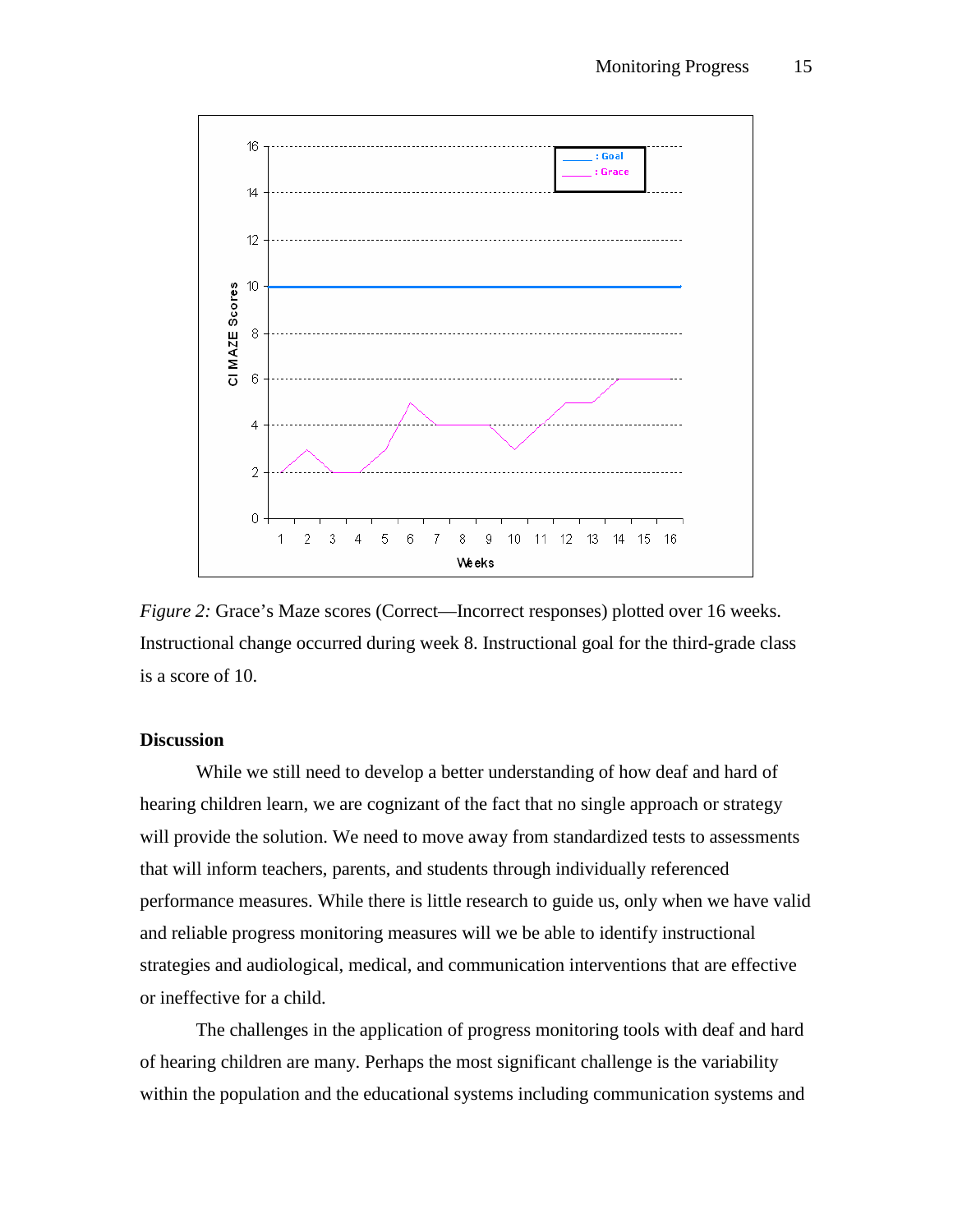curricula. The second challenge is the lack of attention given to research and development efforts in the application of progress monitoring measures for use with children who are deaf or hard of hearing. Considerable time and talent have been dedicated to providing alternative or adaptive strategies in the administration of normreferenced standardized achievement tests. While these are necessary and valued in the field of deaf education, increased attention must be given to providing teachers with technically sound tools germane to students with hearing loss that can be used as an integral component within the instructional process. A third challenge is the recognition that monitoring each student's progress is mandatory. Increasing the academic progress for each student with a hearing loss requires setting goals for academic achievement and finding the ways and means to achieve those goals.

Specialized teachers and programs serving children with hearing loss are mandated to provide evidence beyond standardized test scores, observations, and opinions regarding students' academic performances. Accountability in the field of education for children with hearing loss is dependent on the use of valid and reliable data. CBM may provide the field of deaf education with the process and tools to demonstrate that what we are doing is working.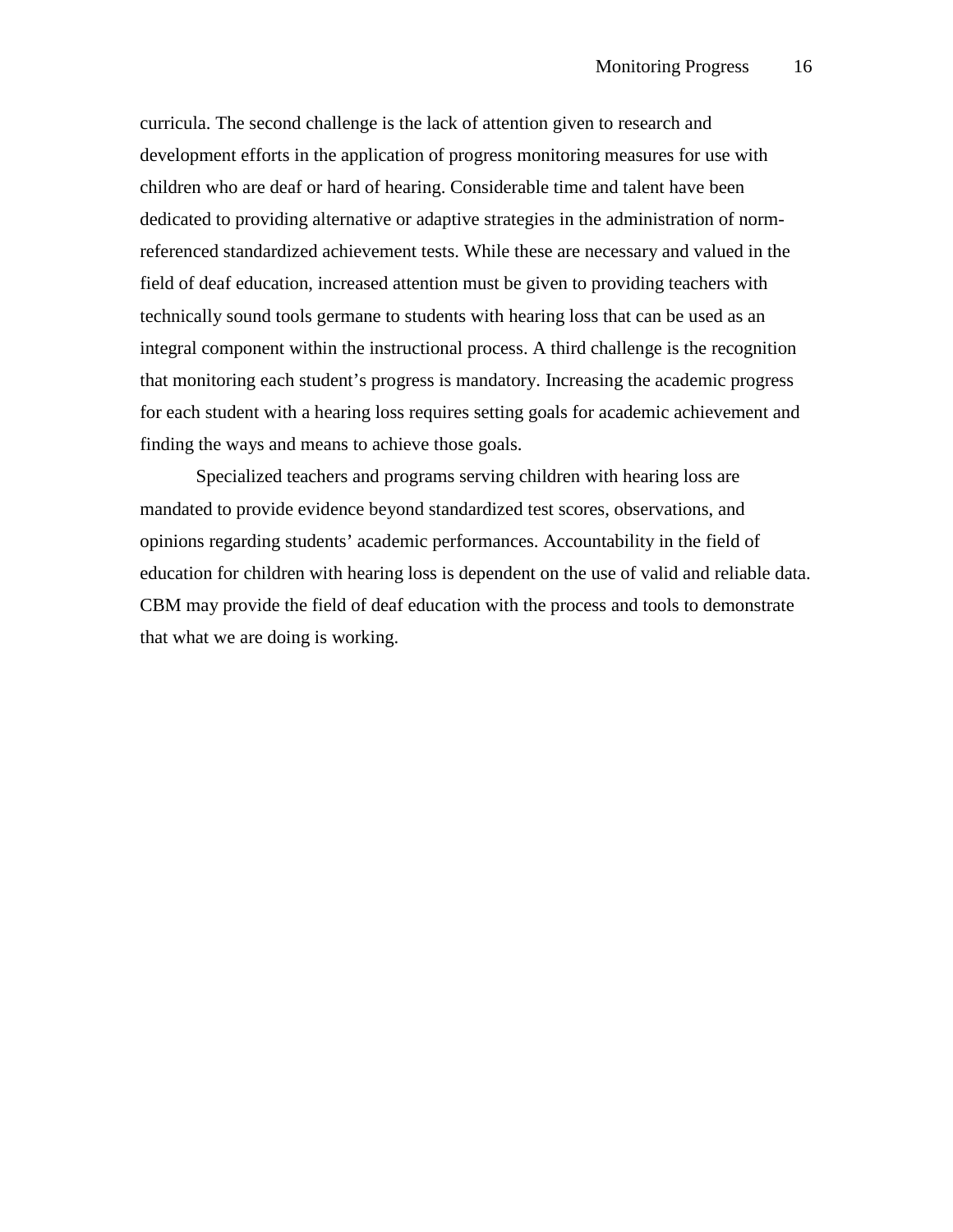### **References**

- Allen, T. E. (1986). *Understanding the scores: Hearing-impaired students and the Stanford Achievement Test* (7th ed.). Washington, DC: Gallaudet Research Institution.
- Allinder, R. M., & Eccarius, M. A. (1999). Exploring the technical adequacy of curriculum-based measurement in reading for children who use manually coded English. *Exceptional Children*, *65,* 271–283*.*
- Babbidge Committee Report. (1965). *Education of the deaf in the United States, Report of the advisory committee on the education of the deaf.* Washington, DC: U.S. Government Printing Office.
- Berliner, D. C. (1984). *Effective classroom teaching: Conditions for developing exemplary schools.* Paper presented at the Association for College Educators for the Hearing Impaired, Tucson, Arizona.
- Bowe, F. (1991). *Approaching equality: Education of the deaf.* Silver Spring, MD: T. J. Publishers.
- Bradley-Johnson, S., & Evans, L. D. (1991). *Psychoeducational assessment of hearing-impaired students: Infancy through high school.* Austin, TX: Pro-Ed.
- Burns, M. K., MacQuarrie, L. L., & Campbell, D. T.(1999). The difference between Curriculum-Based Assessment and Curriculum Based Measurement: A focus on purpose and result. *Communique, 27*(6)*,* 18–19.
- Chen, Y. (2002). Assessment of reading and writing samples of deaf and hard of hearing students by Curriculum-Based Measurements. Unpublished doctoral dissertation, University of Minnesota, Minneapolis.
- Clapper, A. T., Morse, A. B., Lazarus, S. S., Thompson, S. J., & Thurlow, M .L. (2005). *2003 State policies on assessment participation and accommodations for students with disabilities*. (Synthesis Report 56). Minneapolis, MN: University of Minnesota, National Center on educational Outcomes.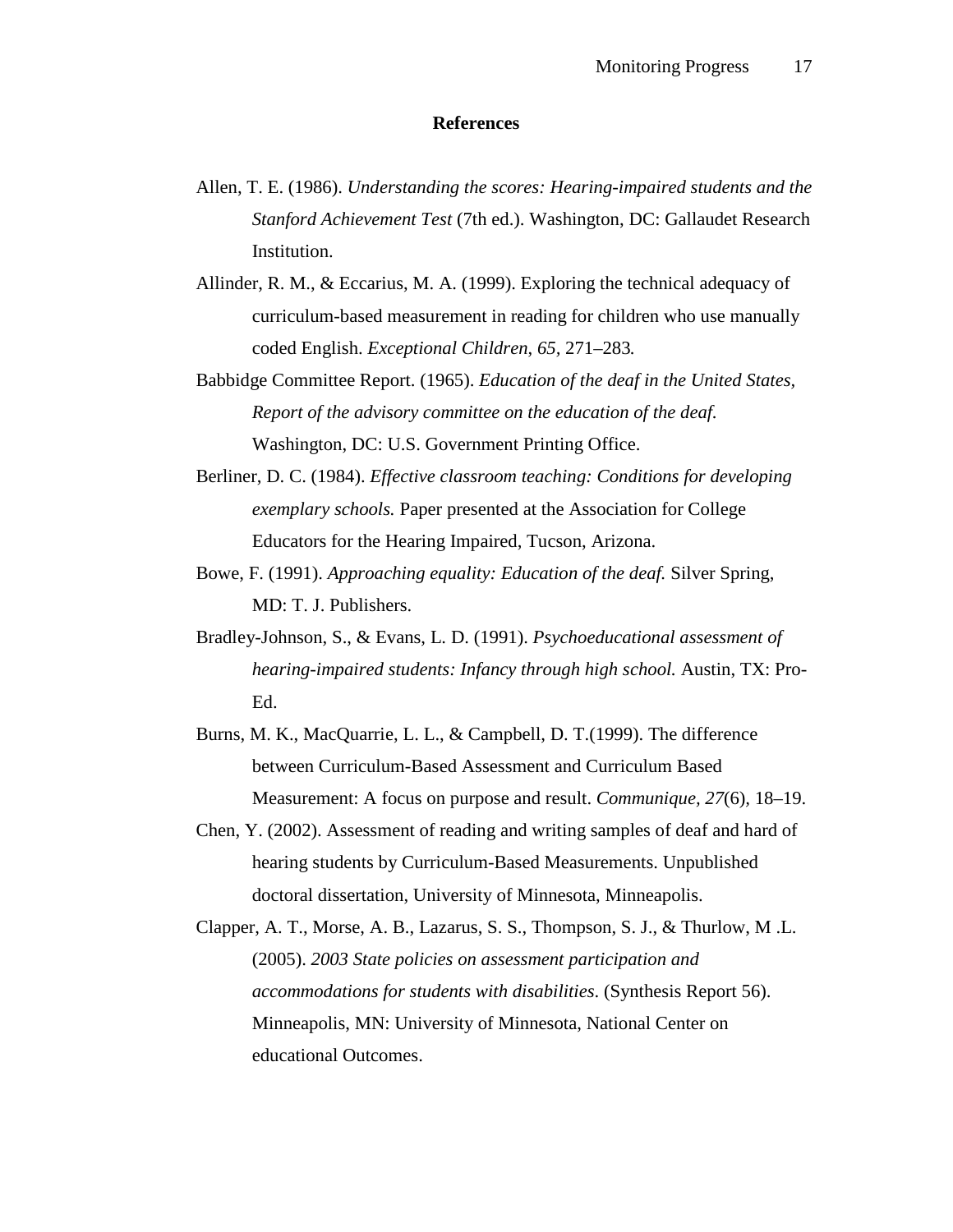- Commission on Education of the Deaf. (1988). *Toward equality: Education of the deaf.* Washington, DC: U.S. Government Printing Office.
- Deno, S. L. (1985). Curriculum-based measurement: The emerging alternative. *Exceptional Children, 52,* 535–542.
- Deno, S. L. (1992). The nature and development of curriculum-based measurement. *Preventing School Failure*, *36*(2), 5–10.
- Deno, S. L. (2003). Developments in curriculum-based measurement. *The Journal of Special Education, 37*(3), 184–192.
- Deno, S. L., Mirkin, P., & Chiang, B. (1982). Identifying valid measures of reading. *Exceptional Children, 49,* 36–45.
- Devenow, P. (2003). A study of the CBM MAZE Procedure as a measure of reading with deaf and hard of hearing students. Unpublished doctoral dissertation, University of Minnesota.
- Espin, C. A., & Foegen, A. (1996). Validity of general outcome measures for predicting secondary students' performance on content-area tasks. *Exceptional Children, 62,* 497–514.
- Espin, C. A., Shin, J., Deno, S. L., Shkare, S., Robinson, S., & Benner, B. (2002). Identifying indicators of written expression proficiency for middle school students. *The Journal of Special Education, 34,* 140–153.
- Foutch, M., & Meredith, S. (2005, April). Curriculum based measurement in reading for deaf and hard of hearing students. Paper presented at the Minnesota State Conference for Teachers of the Deaf, Faribault, MN. Minnesota Department of Education, Minnesota Resource Center for the Deaf and Hard of Hearing
- French, M. M. (1988). "Story retelling" for assessment and instruction. *Perspectives for Teachers of the Hearing Impaired*, *7*(2), 20–23.
- Fuchs, L. S., Butterworth, J. R., & Fuchs, D. (1989). Effects of ongoing curriculum-based measurement on student awareness of goals and progress. *Education and Treatment of Children*, *12*, 21–32.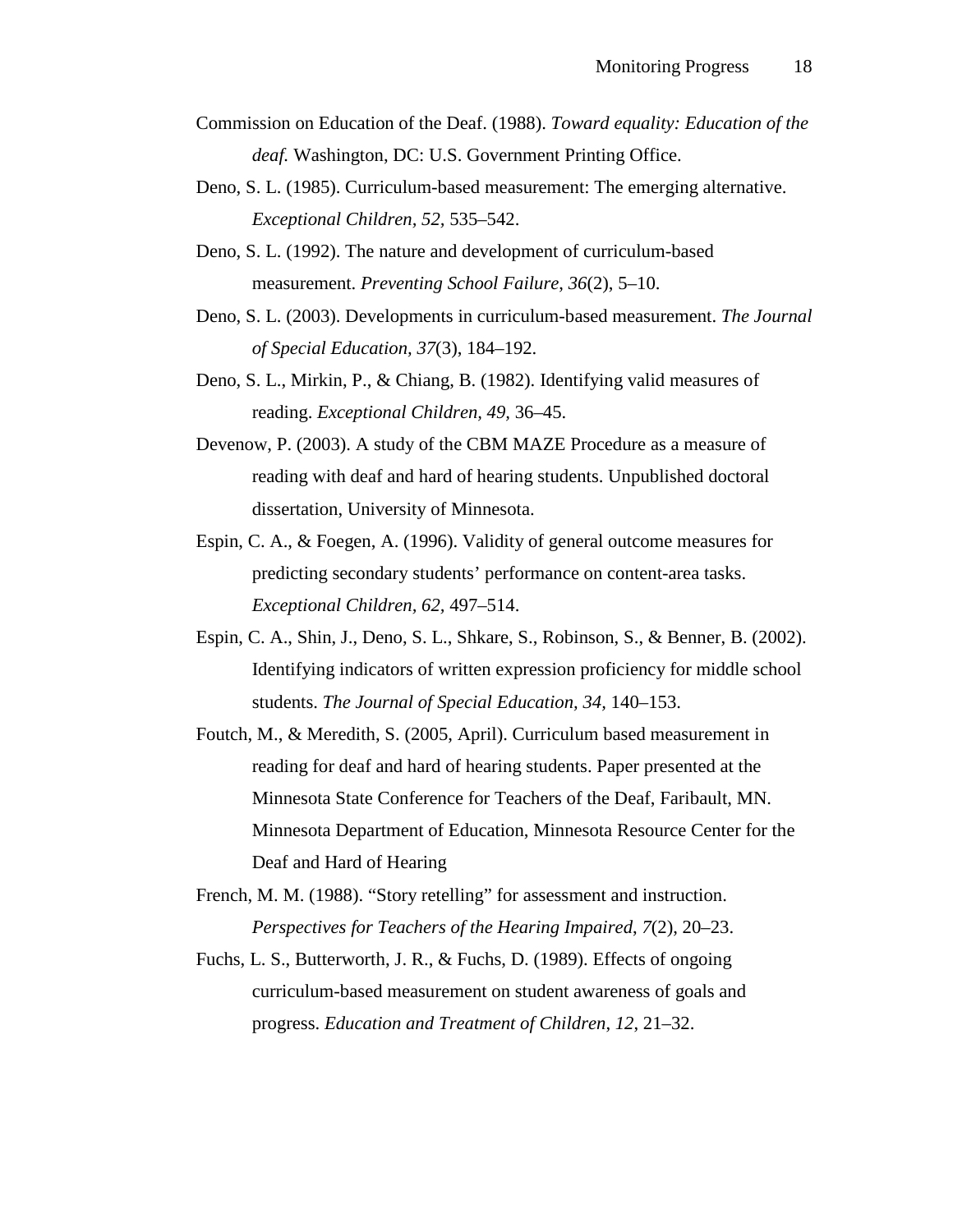- Fuchs, L. S., Fuchs, D., & Deno, S. (1982). Reliability and validity of Curriculum-Based Informal Reading Inventories. *Reading Research Quarterly*, *18*(1), 6–26.
- Gallaudet Research Institute. (2005). *Regional and National Summary Report of Data from 2003–2004 Annual Survey of Deaf and Hard of Hearing Children and Youth.* Washington, DC: GRI: Gallaudet University. http://gri.gallaudet.edu/Demographics/
- Gickling, E., & Thompson, V. (1985). A personal view of curriculum-based assessment. *Exceptional Children, 52*, 205–218.
- Holt, J. (1994). Classroom attributes and achievement test scores for deaf and hard of hearing students. *American Annals of the Deaf*, *139*(4), 430–437.
- Isaacson, S. L. (1987). Effective measures in written language. *Focus on Exceptional Children, 19*(6), 1–12.
- Isaacson, S. L. (1996). Simple ways to assess deaf or heard of hearing students' writing skills. *Volta Review, 98*(1), 183–200.
- Jenkins, J., & Jewell. (1993). Examining the validity of two measures for formative teaching: Reading aloud and MAZE. *Exceptional Children, 59*, 421–432.
- Luckner, J. L., & Bowen, S. (2005). *Join Together: A Nationwide On-Line Community of Practice and Professional Development Dedicated to Instructional Effectiveness and Academic Excellence within Deaf/ Hard of Hearing Education*: *Objective 2.4 Assessment*. Retrieved November 10, 2005, from http://www.deafed.net
- Luckner, J. L., Sebald, A. M., Cooney, J., Young, J., III, & Muir, S. G. (2005). *A review of evidence-based literacy research with students who are deaf or hard of hearing.* Technical report from the National Center on Low-Incidence Disabilities. Greely: University of Northern Colorado.
- Luetke-Stahlman, B. (1987). A method for assessing language development of students who use signed-and-spoken English*. Perspectives for Teachers of the Hearing Impaired*, *6,* 11–14.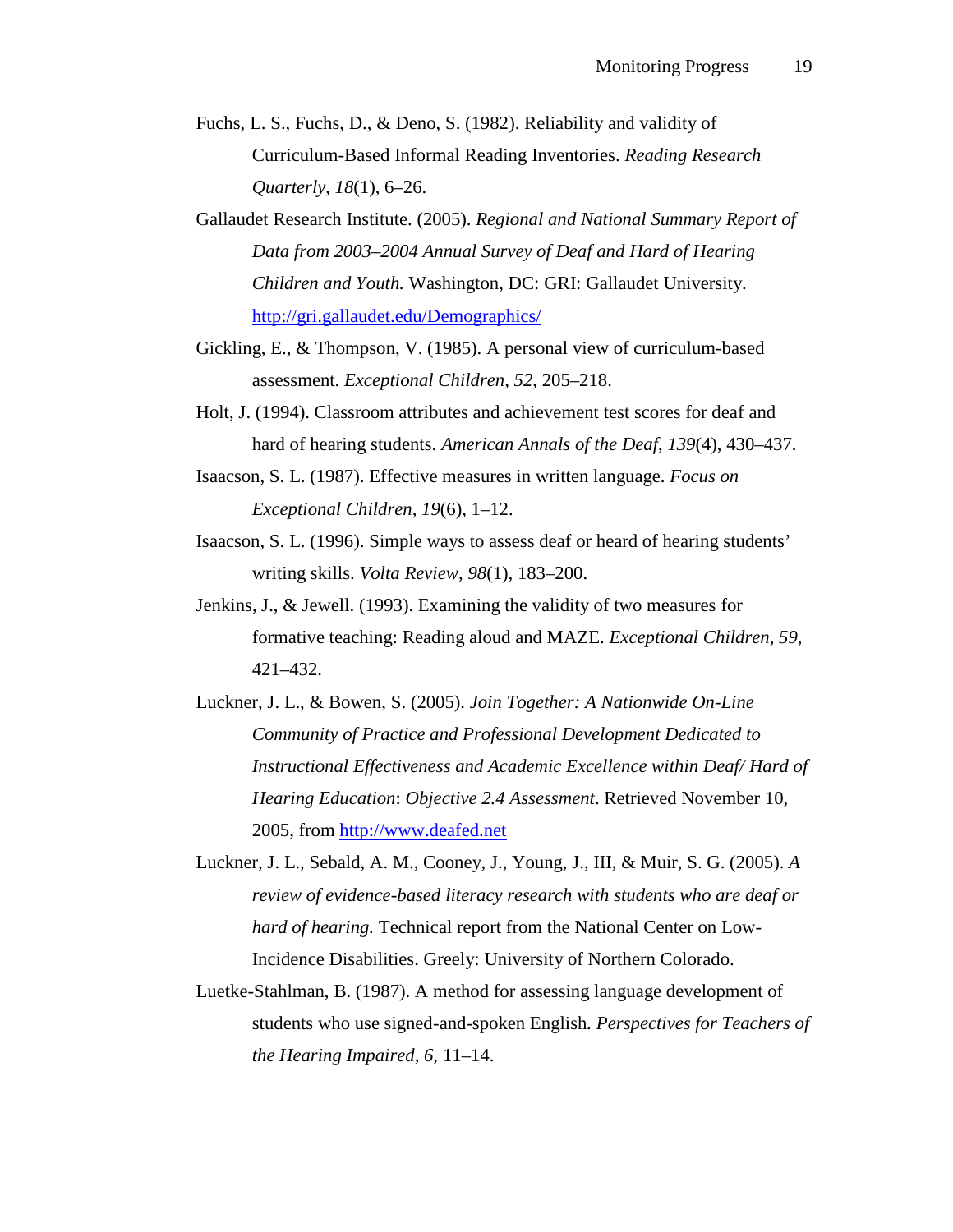- Marschark, M. (2006). Intellectual functioning of deaf adults and children: Answers and questions. *European Journal of Cognitive Psychology*, *18*(1), 70–89.
- Marschark, M., Lang, H. G., & Albertini, J. A. (2002). *Educating deaf students: From research to practice*. New York: Oxford Press.
- Marston, D., Diment, K., Allen, D., & Allen, L. (1992). Monitoring pupil progress in reading. *Preventing School Failure*, *36*(2), 21–25.
- Meadow-Orleans, K. P. (2001) Research and deaf education: Moving ahead while glancing back. *Journal of Deaf Studies and Deaf Education*, *6*(2), 143– 147.
- Meredith, S., & Walgren, M. (1998). *Performance assessment and intervention The problem solving model for deaf and hard of hearing students.* (Technical Report, 2nd rev.). Minneapolis, MN: Ann Sullivan Communication Center for the Deaf and Hard of Hearing, Minneapolis Public Schools.
- Miller, C., Hooper, S., & Rose, S. (2005). Avenue ASL: Developing an environment for assessing American Sign Language learner performance. *Advanced Technology for Learning*, *2*(3), 140–147.
- Mitchell, R. E. (2004). National profile of deaf and hard of hearing students in special education from weighted survey results. *American Annals of the Deaf*, *149*(4), 336–349.
- Moores, D. F. (2001). *Educating the deaf: Psychology, principles, and practices*  (5th ed.). Boston: Houghton-Mifflin Co.
- Moores, D.F. (2002). The law of unexpected consequences. *American Annals of the Deaf*, *147*(2), 84–87.
- Moores, D. F. (2003). Short term memory, morphology, and reading (editorial). *American Annals of the Deaf, 148*(1), 3–4.
- Moores, D. F. (2006). Comment on "w(h)ither the deaf community?" *Sign Language Studies, 6*(2), 2002–2009.
- National Center on Student Progress Monitoring. Retrieved May 22, 2007, from www.studentprogress.org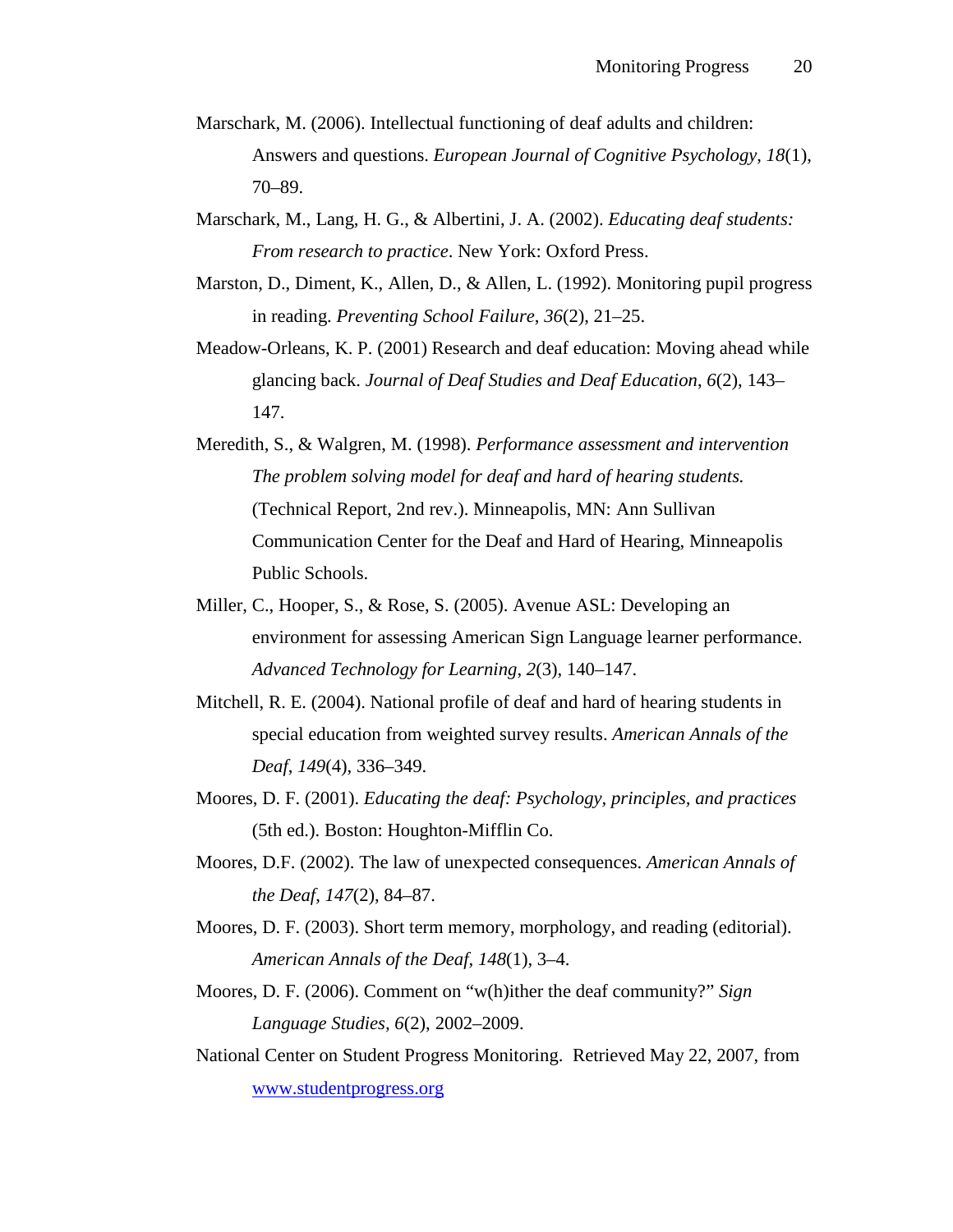- National Education Association. (2005). *NEA helps develop assessment of student academic growth.* Retrieved December 15, 2005, from http://www.nea.org/accountability/progressmonitor.html
- Nover, S. M., Andrews, J. F., & Everhart, V. S. (2001). *Critical pedagogy in deaf education: Teachers reflections on implementing AS/English bilingual methodology and language assessments for deaf learners.* USDLC Star School Project Report No. 4.
- Paul, P. (1996) Reading vocabulary knowledge and deafness. *Journal of Deaf Studies and Deaf Education*, *1,* 3–15.
- Reed, C. M. (1997). Grammar and student portfolios: Self-evaluation and pride in learning. *Perspectives in Education and Deafness*, *16*(2), 2–4.
- Schirmer, B. R., Bailey, J., & Fitzgerald, S. (1999). Using a writing assessment rubric for writing development of children who are deaf. *Exceptional Children*, *65*(3), 383–397.
- Shin, J., Deno, S. L., & Espin, C. (2000). Technical adequacy of the Maze task for curriculum-based measurement of reading growth. *Journal of Special Education, 34*, 164–172.
- Sireci, S., Scarpati, S., & Li, S., (2005). Test accommodations for students with disabilities: An analysis of the interaction hypothesis. *Review of Educational Research*, *74*(4), 457–490.
- Stiggins, R. (2005). From formative assessment to assessment FOR learning: A path to success in standards-based schools. *Phi Delta Kappan, 87*(4), 324– 328.
- Strassman, B. K. (1997). Metacognition and reading in children who are deaf: A review of research. *Journal of Deaf Studies and Deaf Education, 3,* 140– 149.
- White, A. H. (2002). Assessing semantic-syntactic features of verbs from thirteen verb subsets. *American Annals of the Deaf*, *147*(1), 65–77.